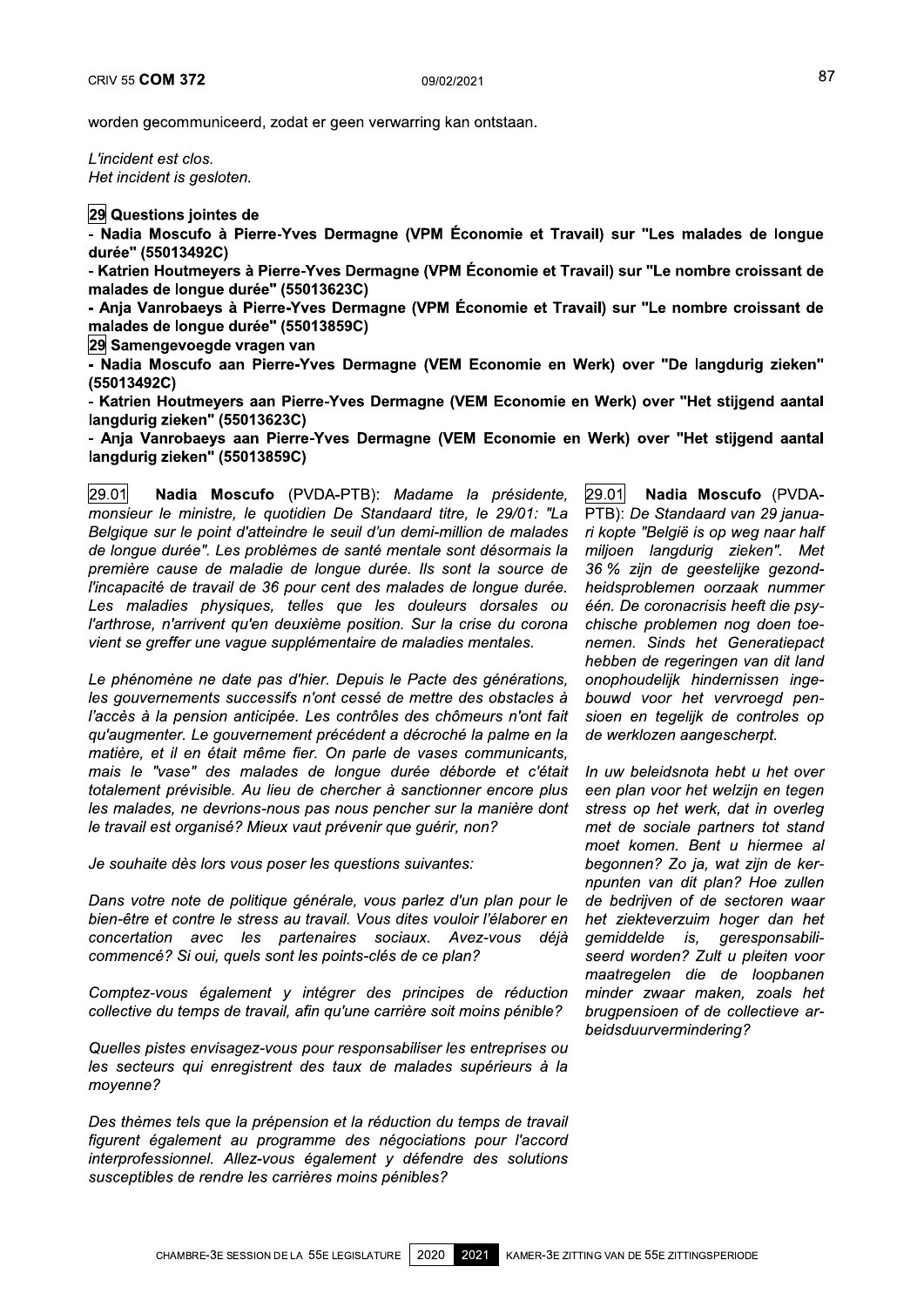$\overline{\phantom{0}}$ <u>29.02</u> <sup>09/02/2021</sup><br>
20.02 **Anja Vanrobaeys** (sp.a): *Uit de cijfers van het RIZIV blijkt dat*<br> *België is op weg naar een half miljoen langdurig zieken. De directeur-<br>
generaal van de dienst Uitkeringen van het RIZIV, waarschuwt* België is op weg naar een half miljoen langdurig zieken. De directeurgeneraal van de dienst Uitkeringen van het RIZIV, waarschuwt dat er door de coronacrisis nog een psychische golf aankomt. Op dit ogenblik staan mentale gezondheidsproblemen zoals burn-outs al met stip op de eerste plaats als belangrijkste oorzaak van langdurige ziekte bij werknemers. Lichamelijke ziekten aan het bot- en spierstelsel, zoals rugpijn of artrose, komen op plaats twee.

i.<br>L in uw beleidshota kondigt u een plan aan voor weizijn en tegen stress op het werk. Dit zou worden opgesteld in overleg met de sociale partners, de Hoge Raad voor Preventie en Bescherming op het werk maar ook andere actoren op vlak van geestelijke gezondheidszorg.

 $\mathbb{R}^2$ Bent u al begonnen met dat plan? Welke instanties zijn in dit kader al geraadpleegd?

Tegen wanneer zou de consuitatieronde afgerond zijn? Zijn er al concrete pistes naar voor geschoven? Zo ja, welke?

29.03 Minister Pierre-Yves Dermagne: Mevrouw de voorzitster, klappeega?<br>
In wanneer zou de consultatieronde afgerond zijn? Zijn er al<br>
Interte pistes naar voor geschoven? Zo ja, welke?<br>
3<br>
Minister Pierre-Yves Dermagne: Mevrouw de voorzitster,<br>
the Parlementsleden, welzijn op het we geachte Parlementsleden, welzijn op het werk komt uitgebreid aan bod in het regeerakkoord en in mijn beleidsnota Werk. Ik wil daar zeer sterk op inzetten in deze legislatuur, in samenwerking met minister vandenbroucke, minister De Sutter en minister Clarinval.

J. Het sociaal overleg neeft, ook tijdens de coronacrisis, opnieuw op alle niveaus zijn nut bewezen voor het welzijn en de veiligheid op het werk.

Tijdens de maanden februari en maart evalueren wij samen met de sociale partners het burn-outproject rond primaire preventie van de Nationale Arbeidsraad. Om de thematiek van psychosociale en andere welzijnsrisico's op het werk zo goed mogelijk aan te pakken, willen wij de sociale partners alle ruimte geven in deze legislatuur. Zij moeten hun rol zowel op interprofessioneel, sectoraal als bedrijfsniveau ten volle kunnen spelen. De sociale partners kennen de situatie op de werkplek het best. Het is voor mij dus evident om hen te betrekken en samen te zoeken naar de meest efficiënte oplossingen. Momenteel vinden over het thema informele gesprekken plaats tussen mijn kabinet en verschillende stakeholders.

Het nuldig systeem van vermindering van bijdragen voor de sociale zekerheid bij collectieve arbeidsduurvermindering wordt geëvalueerd, zoals bepaald in het regeerakkoord.

 $\frac{1}{2}$ vvat het interprofessioneel akkoord betreft, lijkt het mij evident dat ik alle beslissingen van dat akkoord zal verdedigen.

Í. Ook de thematiek van de langdurig zieken is een gedeelde bevoegdneid met mijn collega, minister Vandenbroucke. Ik hernaal wat daarover in het regeerakkoord staat. Wij zullen eerst investeren in een beter beheer en een betere organisatie van een terug-naarwerkbeleid in het algemeen en de formele re-integratietrajecten in het

29.02 CRIV 55 **COM 372**<br>CRIV 55 **COM 372**<br>V blijkt dat  $\begin{array}{r} 29.02 \ \boxed{29.02} \end{array}$  **Anja Vanrobaeys** (sp.a):<br>directeur- La Belgique comptera bientôt près<br>uwt dat er de cinq cent mille malades de lon-<br>t. Op dit gue durée et un La Belgique comptera bientôt près de cinq cent mille malades de lonque durée et une vaque de troubles psychiques est attendue dans la foulée de la crise du coronavirus. La note de politique générale du ministre annonce un plan en faveur du bien-être et contre le stress au travail, élaboré en concertation avec les partenaires sociaux, le Conseil supérieur pour la prévention et la protection au travail et des acteurs du monde des soins de santé mentale.

> Les travaux ont-lis deja commencé? Quelles sont les instances déjà consultées? À quelle date les consultations se termineront-elles? Des pistes de réflexion concrètes ont-elles déjà émergé?

 $\overline{\phantom{0}}$ <u>29.03</u> travaux ont-ils déjà commen-<br>Quelles sont les instances dé-<br>onsultées? À quelle date les<br>sultations se termineront-elles?<br>pistes de réflexion concrètes<br>elles déjà émergé?<br>**3** Pierre-Yves Dermagne,<br>stre: Le bien-être au tra ministre: Le bien-être au travail est abordé en détail tant dans l'accord de gouvernement que dans ma note de politique générale. En février et mars, nous évaluerons avec les partenaires sociaux le projet du CNT sur le burn-out relatif à la prévention primaire. Les partenaires sociaux doivent pouvoir jouer pleinement leur rôle parce que ce sont eux qui connaissent le mieux la situation sur le terrain.

Des discussions informelles sur ce suiet ont lieu actuellement entre mon cabinet et les acteurs concernés. Le système actuel de réduction des cotisations de sécurité sociale en cas de diminution collective du temps de travail est en cours d'évaluation. Je défendrai toutes les décisions de l'accord interprofessionnel.

i. La maladie de longue duree est une thématique partagée avec le ministre vandenbroucke. Nous investirons en premier lieu dans une meilleure gestion des politiques de retour au travail et surtout des projets de réintégration. Nous nous concerterons avec les Régions au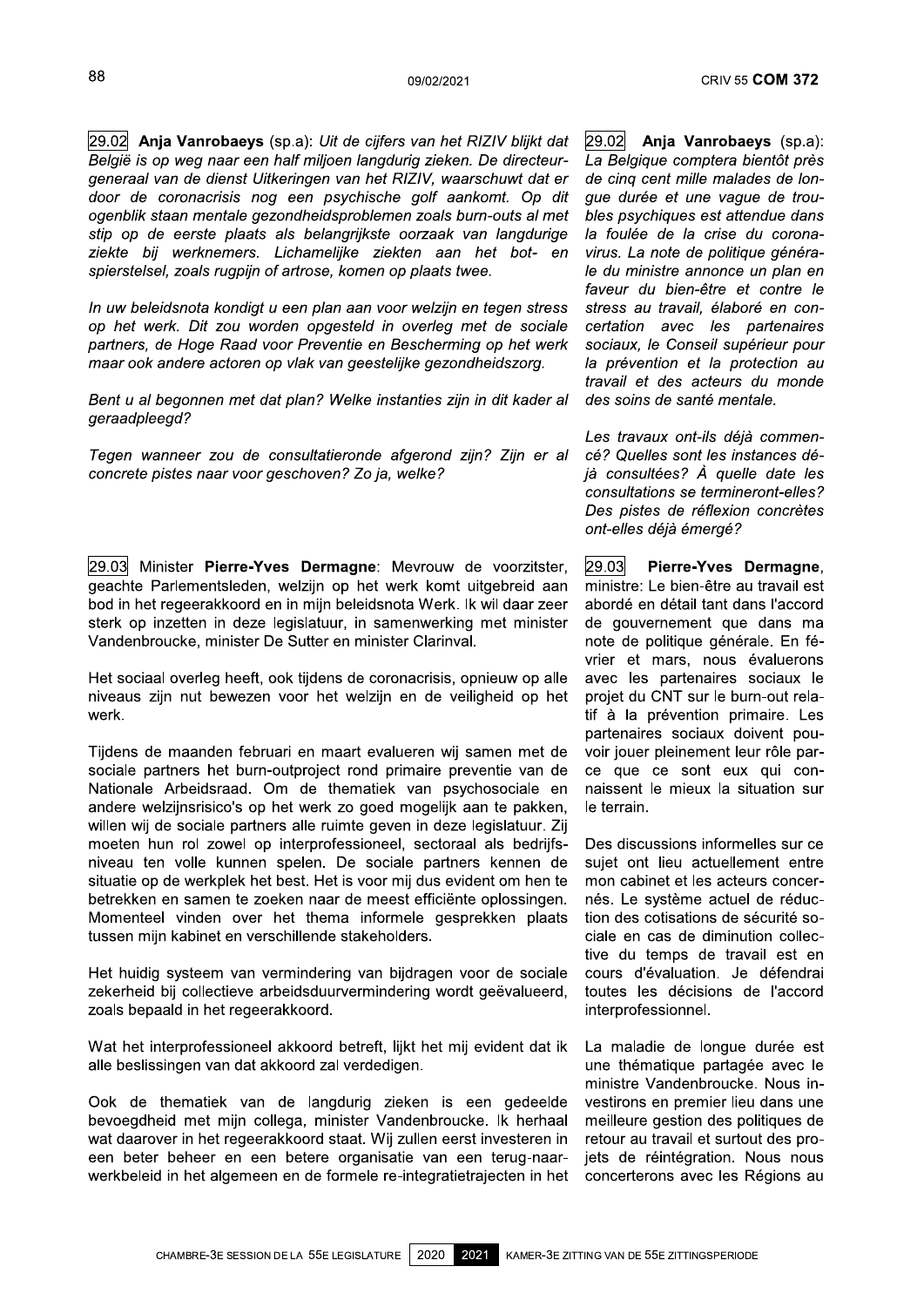bijzonder. Daarnaast zullen wij met de regio's overleggen voor betere samenwerking, ondersteuning en begeleiding.

Wij willen daarbij vooral inzetten op positieve prikkels, met sensibilisering en incentives. Mijn bijzondere aandacht zal gaan naar extra kwetsbare mensen en bedrijven.

Wanneer dat gebeurd is, willen wij ook bekijken hoe wij ook de slechte leerlingen bij de les krijgen. Het responsabiliseren van werkgevers is een mogelijke piste.

29.04 Nadia Moscufo (PVDA-PTB): Monsieur le ministre, ma question a fait l'obiet de discussions en séance plénière la semaine dernière, à l'issue desquelles j'ai obtenu une réponse de la part du ministre Vandenbroucke. Je suis plutôt contente que, contrairement à M. Vandenbroucke, vous ne nous renvoyiez pas aux Régions.

En tout état de cause, certaines mesures structurelles doivent être prises d'urgence pour éviter de nous retrouver confrontés à un demimillion de malades de longue durée. Je pense notamment ici au dossier relatif aux prépensions et à l'axe des métiers pénibles.

La flexibilisation du temps de travail constitue pour nous une cause assez importante. Vous nous dites vouloir réformer le travail de nuit. mais je pense que ce n'est pas dans ce sens-là qu'il faut aller. Il y a aussi l'adaptation du travail en fin de carrière, notamment pour toutes ces femmes qui travaillent dans les secteurs du nettoyage, de la distribution et des soins et qui sont confrontées à des troubles musculosquelettiques.

Le deuxième aspect de ma réplique concerne le bilan que vous tirez de la politique menée par Maggie De Block, qui est fortement critiquée par les organisations syndicales. On a beau qualifier ce projet de "réinsertion sociale" ou de "réintégration au travail", il a pour effet d'entraîner de très nombreux licenciements pour cas de force majeure, à défaut de travail adapté. J'aurais donc voulu savoir si vous comptez rompre avec cette politique et plutôt soutenir les gens qui veulent reprendre le travail dans des conditions acceptables.

29.05 Anja Vanrobaeys (sp.a): Mevrouw de voorzitster, mijnheer de minister, de cijfers zijn hallucinant. Ze zijn echter geen verrassing, we zagen het reeds een tijdje aankomen. Uit de cijfers blijkt ook dat de toename bijzonder groot is van het aantal mensen dat psychisch ziek is.

Ik heb het reeds gezegd in het kader van uw beleidsverklaring: het heeft weinig zin bij mensen met een burn-out of die psychisch ziek zijn, met allerlei stokken achter de deur te staan zwaaien en ze te dwingen, of om een ontslagmachine te maken. Het heeft uiteraard te maken met werkdruk. Wanneer men een burn-out heeft en wil terugkeren naar de werkvloer, is er net een heel groot vertrouwen nodig, tussen de patiënt en de werkgever, tussen de patiënt en de collega's. Een aantal vooroordelen moeten immers aan de kant gezet worden.

sujet d'une coopération, d'un soutien et d'un accompagnement plus adéquats.

Nous voulons continuer à investir dans la sensibilisation et les incitants, avec une attention particulière aux personnes vulnérables et aux entreprises. Nous examinerons ensuite aussi comment nous pouvons ramener les "mauvais élèves" dans la classe. Une piste éventuelle est la responsabilisation des emploveurs.

29.04 Nadia Moscufo (PVDA-PTB): Er moeten dringend structurele maatregelen worden genomen om te voorkomen dat er binnenkort een half miljoen langdurig zieken zullen zijn. Ik denk aan het dossier van het brugpensioen en aan dat van de zware beroepen, aan de flexibilisering van de arbeidstijd, aan de hervorming van de nachtarbeid en aan de kwestie van het aangepast werk op het einde van de loopbaan.

Het beleid van Maggie De Block en de 'reïntegratie op de werkvloer' werden fors bekritiseerd. Men wordt geconfronteerd met ontslagen wegens overmacht omdat er geen aangepast werk kan worden aangeboden. Zult u komaf maken met dat beleid en degenen steunen die het werk in aanvaardbare omstandigheden willen hervatten?

29.05 Anja Vanrobaeys (sp.a): La hausse des chiffres relatifs au nombre de personnes souffrant de troubles psychiques est particulièrement importante. Menacer d'appliquer toutes sortes de mesures de coercition a peu d'intérêt à l'égard de personnes en état d'épuisement professionnel. Il est nécessaire, au contraire, de créer un climat de grande confiance pour les aider à retrouver le chemin du travail. Nous devons tirer les enseignements de l'évaluation des projets en matière de burn-out